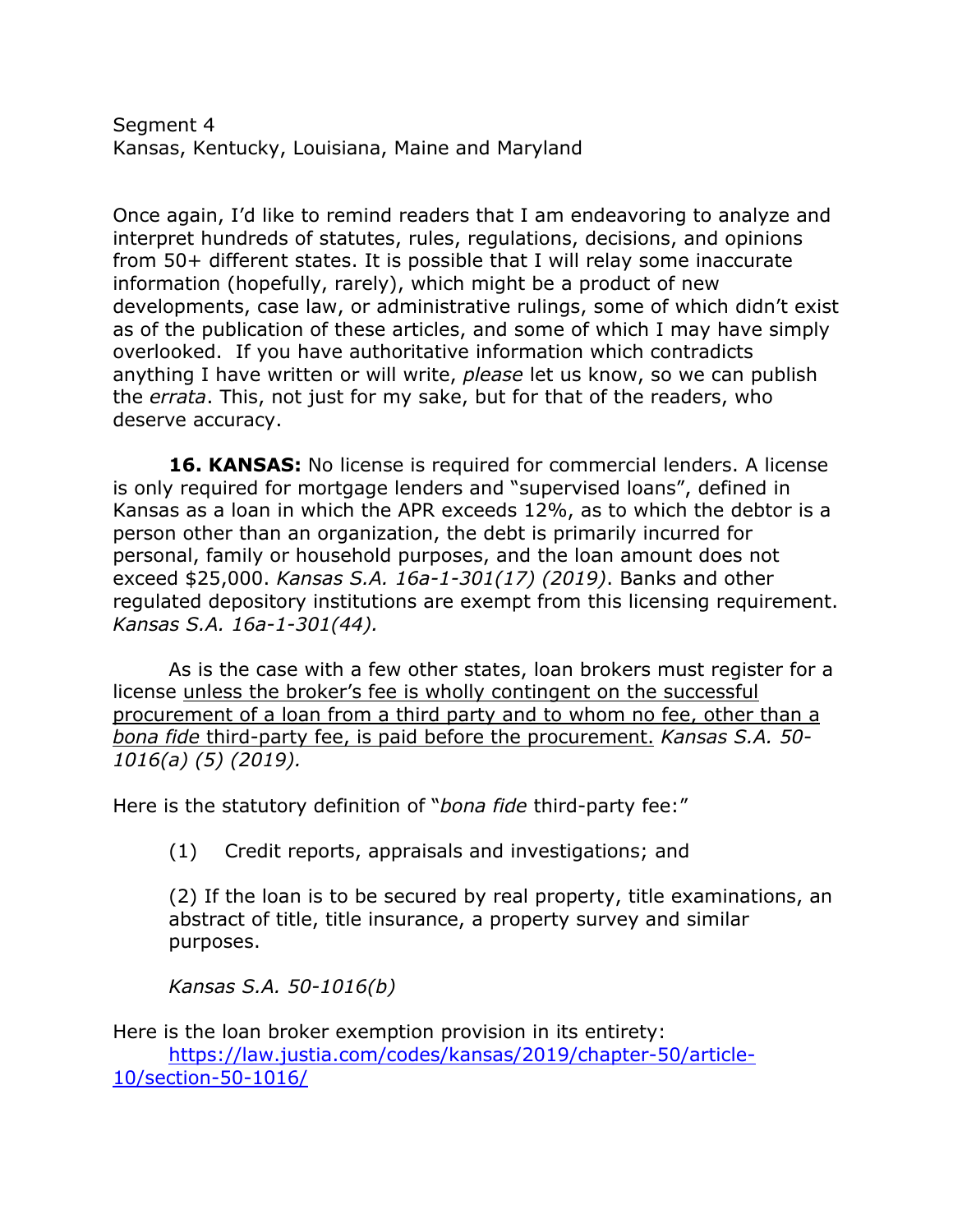**17. KENTUCKY:** A consumer loan company making loans of \$15,000 or less, for personal, family, or household use, at an interest rate greater than the usury rate (8%) does need a license. *KRS 286.4-420 (2021).*

Interestingly, Kentucky is one of the few states which clearly delineates that there is no need for a foreign financial institution to register in the state in order to make loans from out of state, or even to maintain an action in Kentucky to prosecute or defend a lawsuit. *KRS 286.2-670 (2009).* Here's the statute:

https://apps.legislature.ky.gov/law/statutes/statute.aspx?id=14517

 It is one of the few states that clearly and indisputably gives lenders and brokers the right to do business from out-of-state. Many other states have "similar" laws, but this, based on my research, is unequivocal. Blue grass bourbon, horses and no license required. What more can you ask for?

**18. LOUISIANA:** Another state that does not require a license to make commercial loans. Loan brokers, similarly, do not need a license unless they are making consumer loans. *La. Revised Statute §§3572.2 and 3572.3* (2019). As one might expect of a unique, indigenous state like Louisiana, they are extremely protective of their consumers.

## *LOUISIANA CONSUMER CREDIT LAW*

http://www.ofi.state.la.us/LicensedLendersStatutes.pdf

**19. MAINE:** Maine is strict in its licensing requirements, but, happily, it does not require licenses for commercial lenders. Many other financial companies, like consumer loan servicers, payday lenders, and supervised lenders (again, those who lend to consumers), do indeed need licenses. *Maine Consumer Credit Code, Title 9, Article 2, Part 3.*

Loan brokers need licenses as well, but only those who engage in the arrangement of consumer loans in Maine.

## *MAINE CONSUMER CREDIT CODE: LOAN BROKERS*

https://legislature.maine.gov/statutes/9-A/title9-Asec10-102.html (2011)

**20. MARYLAND:** Nor does Maryland require a license for commercial lenders. However, consumer lenders do need licenses. *Md. Code Ann., Fin. Inst. §11-301(b)(5) (2018).* The usury rate is 6% or 8% if there is a written